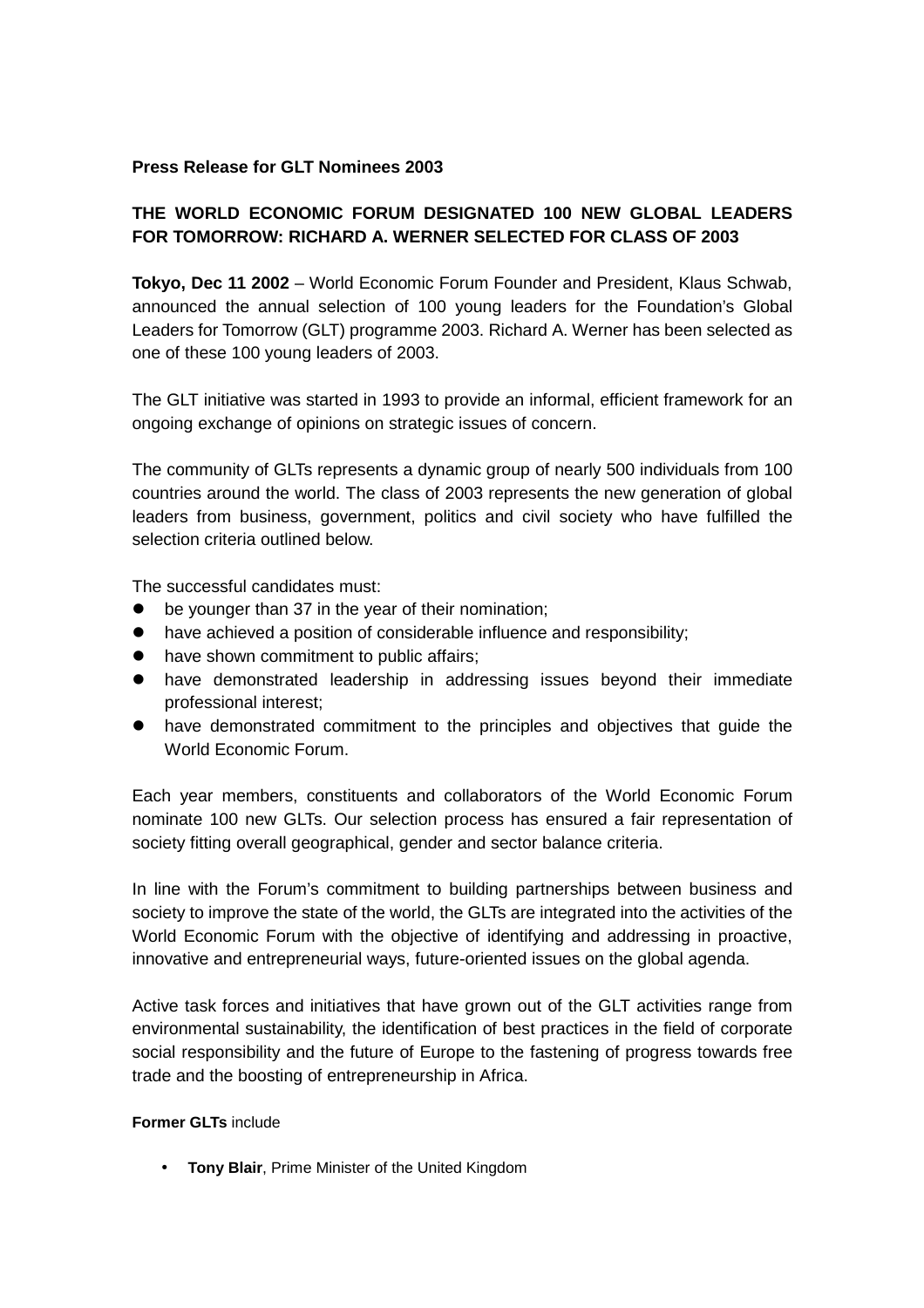- **Bono**, Composer and Singer, Principal Management, Ireland
- **Bill Gates**, Chairman and Chief Software Architect, Microsoft Corporation, USA
- **Leif Johansson**, President and Chief Executive Officer, Volvo, Sweden
- **Michael S. Dell**, Chairman of the Board and Chief Executive Officer, Dell Computer Corporation, USA
- **Trevor Manuel**, Minister of Finance of South Africa
- **Simon Rattle, Conductor, United Kingdom**
- **Patrick Odier**, Managing Partner, Lombard Odier Darier & Cie, Switzerland
- **John Thornton**, President and Co-Chief Operating Officer, Goldman Sachs & Co., USA

The first gathering of the class of 2003 is scheduled during the next Annual Meeting of the World Economic Forum in Davos on 26-28 January 2003. One of this year's distinguished Global Leaders for Tomorrow is Richard A. Werner, Assistant Professor at Sophia University in Tokyo, Chief Economist and Managing Director of Profit Research Center, Ltd. and Chief Investment Advisor to the ProfitFundCom Global Macro Fund.

Born in Bavaria, LSE and Oxford-educated Richard Werner is known for his innovative work in economics, which has been successfully applied by international financial investors, as well as developing economies. At Sophia University, one of Japan's top private universities, Werner has been teaching finance, monetary, international and development economics since 1997. He founded the Tokyo-based Profit Research Center Ltd., an independent economics think-tank and investment advisory firm in 1998 and works as its chief economist and director of research. In this function he served as senior consultant to the Asian Development Bank and has advised the Japanese government as well as several of its major parties on economic and financial policies. His work is also relied upon by institutional investors world wide in their asset allocation, such as NTT's TelWel pension fund, of whose asset allocation committee Werner is a member.

In October 1991 he published his first major work, *The Great Yen Illusion*, which warned that Japanese banks were on the verge of bankruptcy and a historic recession was likely in Japan. He also warned of the loss of dollar-pegs in Asia in 1996 and of Europe's recession in 2000. Thanks to far-sighted calls like these he was voted one of Japan's top economists by investor surveys conducted by the *Institutional Investor* magazine, the Greenwich Survey and the Japanese *Economist*.

Werner's recent book, *Princes of the Yen*, on the Bank of Japan and the influence of central banks on financial markets and economic development won wide acclaim and became a No. 1 bestseller in Japan (Japanese title: *En no Shihaisha*); it is due to be published in English in early February 2003. His latest research is in the field of economic development, where he believes he has devised a successful model for rapid